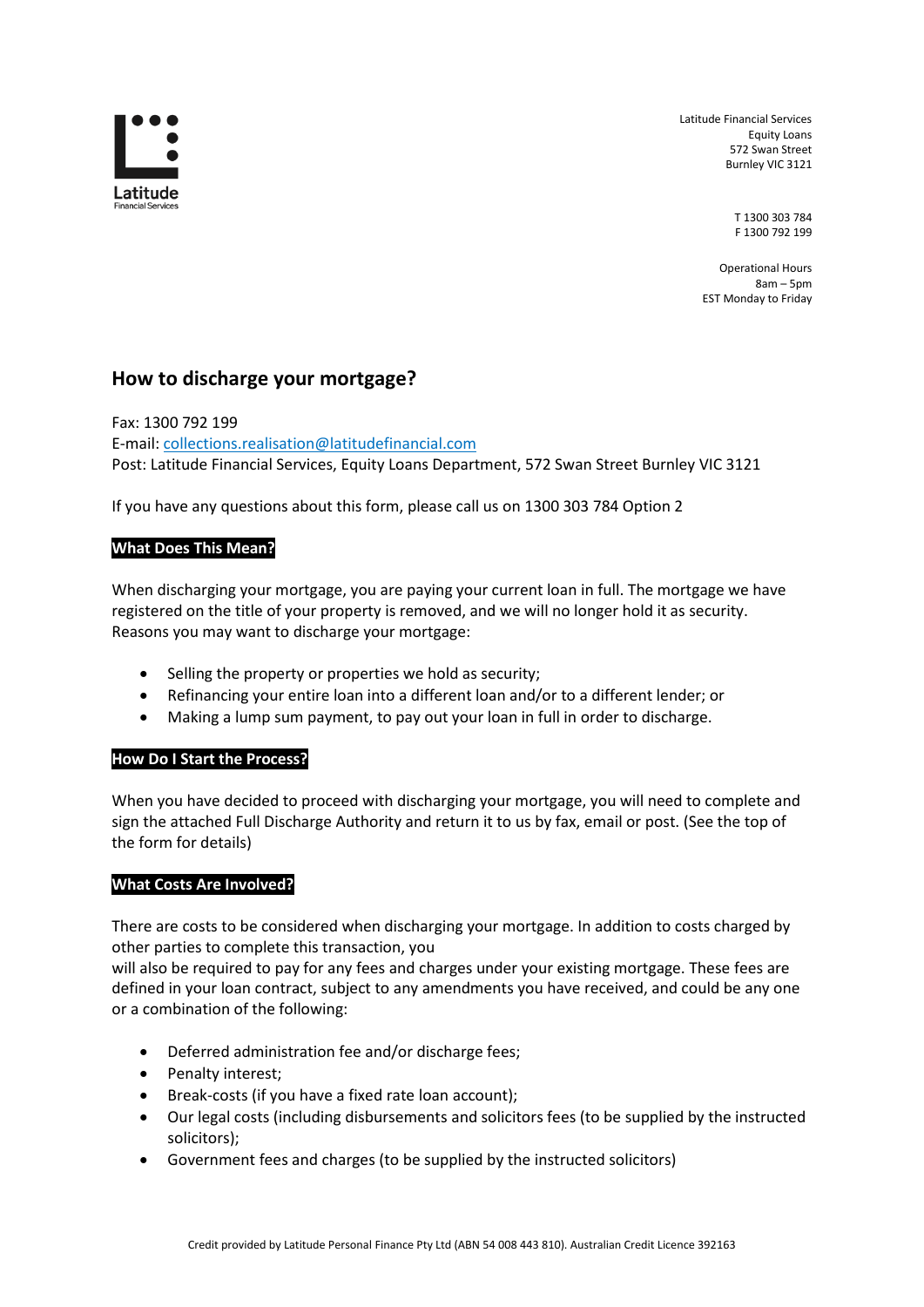#### **What Happens Next?**

Once we receive your Full Discharge Authority, we will:

- 1. Instruct our solicitor and trustee to prepare a Discharge of Mortgage in readiness for settlement;
- 2. Prepare a firm payout figure, once a settlement date has been set and agreed to;
- 3. Appoint a solicitor to attend settlement on our behalf.

**Please note:** It is the responsibility of your solicitor, your new lender or yourself (if acting on your own behalf) to coordinate settlement with our solicitor. We require a minimum of **ten** business days from the time we receive your instructions to the settlement date.

#### **What is a Payout Figure?**

A payout figure is the total amount required to pay out your loan. This amount may include any fees payable (as outlined above), but will NOT include our legal costs, government fees and charges or the costs of any other party acting on your behalf. The amount required to pay out your loan will change daily, due to the daily accrual of interest and change in your loan balance. Any payments made within 5 days of the final payout figure issue date, may not have cleared and will therefore not be taken into account as part of the firm payout figure. Any surplus funds will be refunded after settlement. We require two full business days to prepare a firm payout figure. Once this payout figure has been provided you will not be able to transact on your account. For example, you will not be able to make any payments or redraw funds.

**Please note:** If your payments are made by salary or direct crediting you will need to cancel these arrangements with your payroll officer or any other external parties.

# **Full Discharge Authority**

Fax: 1300 792 199 E-mail: **collections.realisation@latitudefinancial.com** Post: Equity Loans 572 Swan Street Burnley VIC 3121 If you have any questions about this form, please call us on 1300 303 784 Option 2

#### **Loan Details**

| Loan        |  |  |  |  |  |  |  |  |  |  |  |
|-------------|--|--|--|--|--|--|--|--|--|--|--|
| Number      |  |  |  |  |  |  |  |  |  |  |  |
|             |  |  |  |  |  |  |  |  |  |  |  |
|             |  |  |  |  |  |  |  |  |  |  |  |
| Borrower/s: |  |  |  |  |  |  |  |  |  |  |  |

\_\_\_\_\_\_\_\_\_\_\_\_\_\_\_\_\_\_\_\_\_\_\_\_\_\_\_\_\_\_\_\_\_\_\_\_\_\_\_\_\_\_\_\_\_\_\_\_\_\_\_\_\_\_\_\_\_\_\_\_\_\_\_\_\_\_\_\_\_\_\_\_\_\_\_\_\_\_\_\_\_\_ \_\_\_\_\_\_\_\_\_\_\_\_\_\_\_\_\_\_\_\_\_\_\_\_\_\_\_\_\_\_\_\_\_\_\_\_\_\_\_\_\_\_\_\_\_\_\_\_\_\_\_\_\_\_\_\_\_\_\_\_\_\_\_\_\_\_\_\_\_\_\_\_\_\_\_\_\_\_\_\_\_\_

\_\_\_\_\_\_\_\_\_\_\_\_\_\_\_\_\_\_\_\_\_\_\_\_\_\_\_\_\_\_\_\_\_\_\_\_\_\_\_\_\_\_\_\_\_\_\_\_\_\_\_\_\_\_\_\_\_\_\_\_\_\_\_\_\_\_\_\_\_\_\_\_\_\_\_\_\_\_\_\_\_\_ \_\_\_\_\_\_\_\_\_\_\_\_\_\_\_\_\_\_\_\_\_\_\_\_\_\_\_\_\_\_\_\_\_\_\_\_\_\_\_\_\_\_\_\_\_\_\_\_\_\_\_\_\_\_\_\_\_\_\_\_\_\_\_\_\_\_\_\_\_\_\_\_\_\_\_\_\_\_\_\_\_\_

Security property/ies: (Include all properties securing this loan)

Title reference details if known (ie. Volume/Folio, Title reference, etc)

\_\_\_\_\_\_\_\_\_\_\_\_\_\_\_\_\_\_\_\_\_\_\_\_\_\_\_\_\_\_\_\_\_\_\_\_\_\_\_\_\_\_\_\_\_\_\_\_\_\_\_\_\_\_\_\_\_\_\_\_\_\_\_\_\_\_\_\_\_\_\_\_\_\_\_\_\_\_\_\_\_\_ \_\_\_\_\_\_\_\_\_\_\_\_\_\_\_\_\_\_\_\_\_\_\_\_\_\_\_\_\_\_\_\_\_\_\_\_\_\_\_\_\_\_\_\_\_\_\_\_\_\_\_\_\_\_\_\_\_\_\_\_\_\_\_\_\_\_\_\_\_\_\_\_\_\_\_\_\_\_\_\_\_\_